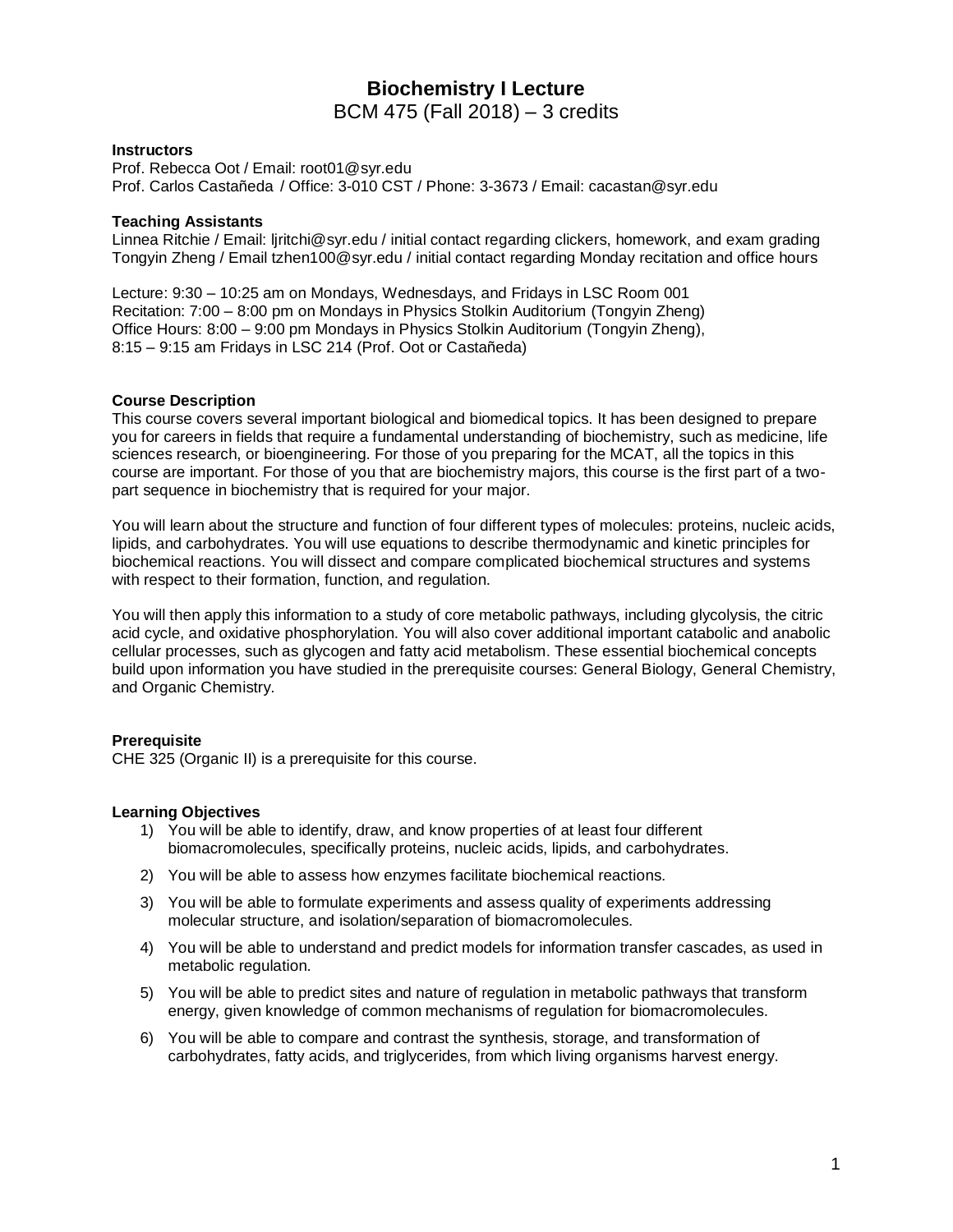# **Required Materials**

- 1) **Textbook:** Biochemistry (8th edition) by Berg JM, Tymoczko JL, and Stryer L (2015). The bookstore stocks the unbound version of the text, bundled together with online access to the Sapling Learning Environment.
- 2) **Sapling Online Homework:** This is bundled together with the textbook at the bookstore. However, if you purchase the textbook separately, you will have to purchase access to Sapling Homework separately. To enroll in the online homework program, go to the BCM 475 Blackboard website and click 'Online Homework'.
- 3) **Clickers:** To participate in polling sessions and receive credit you must purchase and correctly register both a subscription and a clicker.
	- a. **Create a Student Turning Account and Link the Account to Blackboard.** Go to the course Blackboard site and click **Tools** and follow the link for **Turning Account Registration.** Login and follow the instructions to create an account, if you have not done so before.
	- b. **Purchase a Subscription and associate it with your Turning Account** Subscriptions cost approximately \$25 for one year or \$50 for five years. You may purchase a subscription at the SU Bookstore or through the Turning Technologies website.
	- c. **Purchase a Clicker and associate it with your Turning Account** Clickers cost \$20 for the RF LCD or \$30 for the QT2. You may purchase a clicker as part of bundle with a subscription at the SU Bookstore or through the Turning Technologies website.

# **RESOURCES**

All lectures will be in LSC 001. The textbook will be used extensively. Email announcements will be sent to your @syr.edu accounts. Friday office hours will be 8:15 – 9:15 am (Prof. Rebecca Oot, ending 10/19; Prof. Carlos Castañeda, starting 10/26). The location of Friday office hours will be LSC 214. Tongyin Zheng's recitation will be Mondays 7:00 – 8:00 pm, immediately followed by office hours 8:00 – 9:00pm. Monday recitation and office hours will be in Stolkin Auditorium in the Physics building. Please note that there will be no recitation on 09/03. There will also be no recitations on scheduled exam days.

# **GRADES**

BCM 475 will have the following grading scheme:

Exams 1-3: Each is worth 20% Final Exam: 20% Sapling Online Homework: 15% Clickers: 5 %

The grading scale will be such that the average score will represent a B- or C+, to be determined. All letter-grade numerical boundaries will be chosen to minimize assignments of different letter grades to two students whose performance is essentially identical. Completion of any incomplete will require taking the missed exam(s) in Fall 2019, which is the next time this course will be offered.

**a) Examination Policies:** The dates and times (M 7:00 PM – 9:00 PM) for the three exams are as indicated in the syllabus. The final exam will be on Thursday, December 13 between 5:15 PM and 7:15 PM in LSC 001. **There is no possibility to make up an exam in BCM 475.** A student presenting a *valid excuse* (defined below) who has missed one exam, can have the averages of the remaining two exams used as the score for the missed exam. A student with a second or third "miss" will receive a grade of zero for the additional missed exam(s). *In order to receive a passing grade in BCM 475, a student must take the comprehensive final exam.* A student who fails to take the comprehensive final exam at the scheduled date and time, may gain the right to take a make-up final exam (2 hours in length) provided that a valid excuse is presented.

**A valid excuse:** A valid excuse is a written and dated document that is presented to the instructor *within three days of the missed exam*. A valid medical excuse must *be signed by a*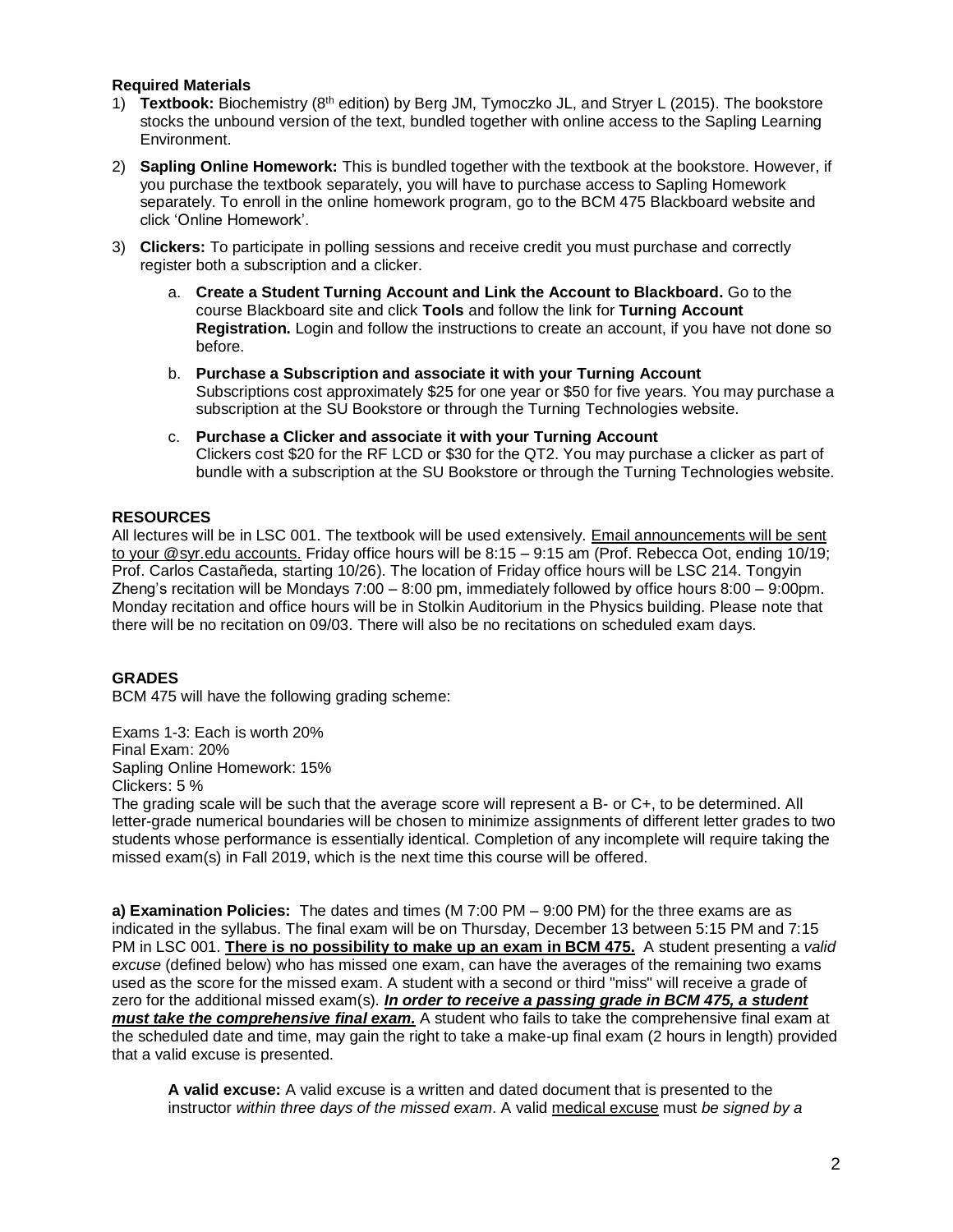*physician* and it must be evident from the excuse that the student was unable to write the exam at the specified date/time. A valid student-athlete excuse is an official document provided to the instructor by the Athletic Office stating the reason for the absence. The student-athlete excuse must be provided within the first two weeks of class in order for it to be valid.

**b) Exam regrade requests:** You have the opportunity to request an exam regrade if you feel there is a mistake in the grading of your exam. All exams will be scanned electronically prior to being returned, and exam regrade requests will be evaluated using the electronic copy of the exam. Exam regrades will be performed using the following guidelines:

- 1) Exam regrade requests must be submitted by email to Professor Oot, Professor Castañeda, **and**  Linnea Ritchie.
- 2) Please email a note clearly indicating the question for regrading and explaining the issue in question (2-3 sentences max). Note: Exams submitted for regrade will be considered in their entirety; it is possible to lose points during a regrade to yield a lower overall exam score.
- 3) Do not alter your paper exam IN ANY WAY in the event it is needed for reference.
- 4) Turning in exams with altered, corrected, or additional answers for a regrade is a clear violation of the academic honesty policy, and will be penalized accordingly (grade of "F" for the class and referral to the academic integrity office).
- 5) Regrade requests must be submitted by email by 5 PM on the regrade request deadline announced during lecture (**generally one week following the return of the exams**). No regrade requests will be considered if submitted after the announced deadline.

**c) Sapling Online homework:** Weekly assignments will be given on Monday mornings at 11:00 am, and will consist of approximately 20 questions. Assignments will be due on Sunday evenings at 8:00 pm, and should be completed entirely online using Sapling Learning. The purpose of the assignments is to test your understanding of the material covered in class, and roughly 20% of questions for each of the exams will be derived from the Sapling online homework. For this reason, we strongly suggest that you complete all of the assignments on your own. Difficult problems from assignments will be reviewed during recitation sessions on the following Mondays at 7 pm. Students should identify problems as difficult by emailing them to **Tongyin Zheng**, along with any specific questions about the problem or the topic, before the assignment is due. Note that if you experience any technical difficulties, please follow the instructions provided here: [https://community.macmillan.com/docs/DOC-6915-students-still-need-help](http://community.macmillan.com/docs/DOC-6915-students-still-need-help)

**d) Clickers:** Clicker questions represent a small but significant part of your grade. You are responsible for 1) bringing your clicker to class, 2) making sure it has sufficient battery power, 3) having your Turning Technology account activated and in good standing, and 4) tracking that your clicker answers are recorded in Blackboard.

On a daily basis there will be 1-3 clicker questions. Point values for clicker questions will be posted. There will be two types of questions, which we will call recognition and critical thinking questions with the latter being valued more than recognition ones. Recognition questions will be relatively straightforward and short; their purpose will be to gauge how well you are keeping up with the course material and retaining current information. Critical thinking questions will be more in-depth and longer; their purpose will be to gauge how well you can apply current information to solve problems.

Your final clicker grade will be calculated from the sum of all your clicker points for the semester, and will represent 5% of your total grade for the course. Points missed due to excused absences will not be counted in your final clicker grade, but proof of the excused absence must be submitted and approved. **Linnea Ritchie** will be the point of first contact regarding clicker issues.

## **Lecture and Recitation Attendance**

Attendance in all classes is expected at Syracuse University. Students must attend lectures to receive credit for the clicker questions that form part of the lecture. Lecture notes will generally be posted the weekend before classes and available for download from Blackboard ahead of class. No credit will be awarded if clicker questions are not answered during class and recorded by Turning Technologies. It is the student's responsibility to ensure that they attend class, that they bring their clicker, and that their clicker is operating correctly. **Linnea Ritchie** will be the point of first contact regarding clicker issues.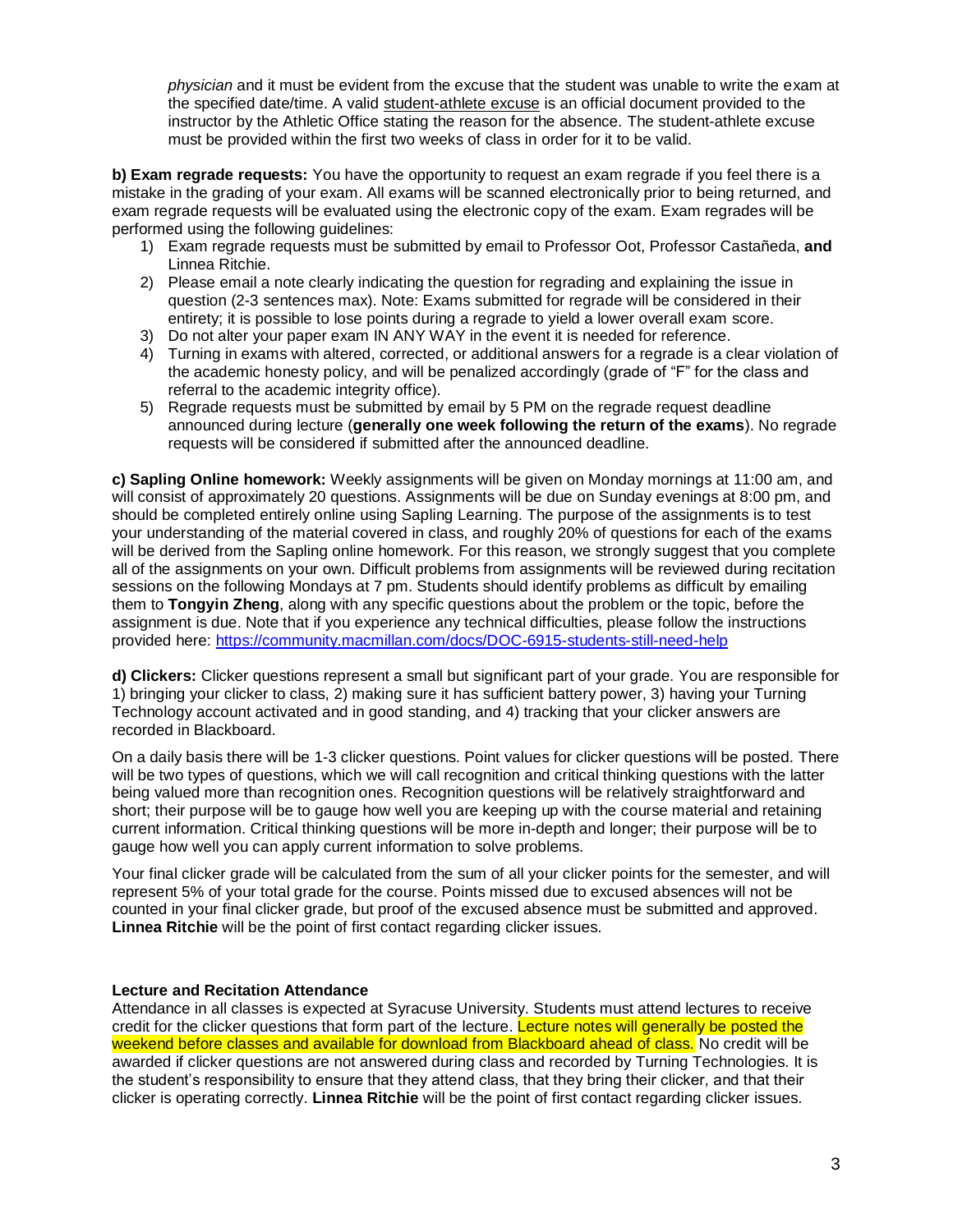## **ACADEMIC INTEGRITY:**

Syracuse University's Academic Integrity Policy reflects the high value that we, as a university community, place on honesty in academic work. The policy defines our expectations for academic honesty and holds students accountable for the integrity of all work they submit. Students should understand that it is their responsibility to learn about course-specific expectations, as well as about university-wide academic integrity expectations. The policy governs appropriate citation and use of sources, the integrity of work submitted in exams and assignments, and the veracity of signatures on attendance sheets and other verification of participation in class activities. The policy also prohibits students from submitting the same work in more than one class without receiving written authorization in advance from both instructors. Under the policy, students found in violation are subject to grade sanctions determined by the course instructor and non-grade sanctions determined by the School or College where the course is offered as described in the Violation and Sanction Classification Rubric. SU students are required to read an online summary of the University's academic integrity expectations and provide an electronic signature agreeing to abide by them twice a year during pre-term check-in on MySlice. For more information and the complete policy, see [http://academicintegrity.syr.edu.](http://academicintegrity.syr.edu/)

Complete academic honesty is expected of all students. Any incidence of academic dishonesty, as defined by the SU Academic Integrity Policy (see [http://academicintegrity.syr.edu\)](http://academicintegrity.syr.edu/), will result in both course sanctions and formal notification of the College of Arts & Sciences. In this course, all submitted writings, calculations, and/or graphical work that counts towards the grade must be the creation of individual students, and not the result of a partnership or group effort; no student may receive help from any other student during in-class written examinations.

#### **DISABILITIES:**

If you believe that you need accommodations for a disability, please contact the Office of Disability Services (ODS), located at 804 University Avenue, third floor, or go to the ODS website at [http://disabilityservices.syr.edu,](http://disabilityservices.syr.edu/) and click current students tab to register on-line. You may also call (315) 443-4498 for an appointment to discuss your needs and the process for requesting accommodations. ODS is responsible for coordinating disability-related accommodations and will issue "Accommodation Authorization Letters" to students as appropriate. Since accommodations may require early planning and generally are not provided retroactively, please contact ODS as soon as possible. Syracuse University values diversity and inclusion; we are committed to a climate of mutual respect and full participation. Our goal is to create learning environments that are useable, equitable, inclusive and welcoming. If there are aspects of the instruction or design of this course that result in barriers to your inclusion or accurate assessment or achievement, we invite any student to meet with us to discuss additional strategies beyond accommodations that may be helpful to your success.

#### **FAITH-BASED OBSERVANCES:**

SU's religious observances policy, found at [https://policies.syr.edu/policies/university-governance-ethics](https://policies.syr.edu/policies/university-governance-ethics-integrity-and-legal-compliance/religious-observances-policy/)[integrity-and-legal-compliance/religious-observances-policy/,](https://policies.syr.edu/policies/university-governance-ethics-integrity-and-legal-compliance/religious-observances-policy/) recognizes the diversity of faiths represented among the campus community and protects the rights of students, faculty, and staff to observe religious holy days according to their tradition. Under the policy, BCM475 students will be provided an opportunity to make up any examination, study, or work requirements that may be missed due to a religious observance, provided they notify the instructor by email before the end of the second week of classes (i.e. by Sept. 7<sup>th</sup>). An online notification process is available through MySlice/Student Services/Enrollment/My Religious Observances from the first day of class until the end of the second week of class.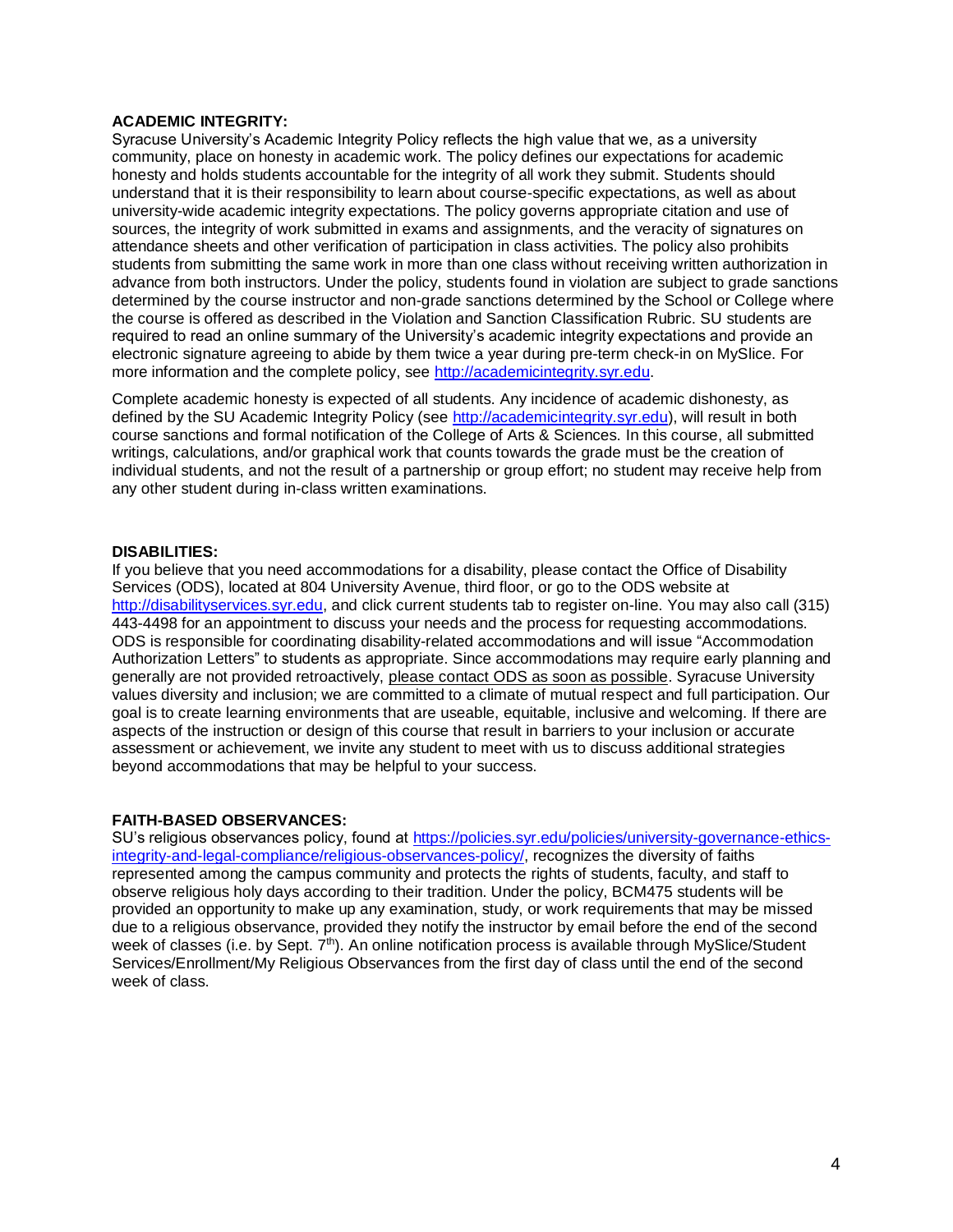# **BCM 475 Course Schedule for Fall 2018 (tentative)**

| L                       | Day           | M  | D              | Chapter        | Topic                                                                                | <b>Notes</b>                             |
|-------------------------|---------------|----|----------------|----------------|--------------------------------------------------------------------------------------|------------------------------------------|
| 1                       | Monday        | 8  | 27             | 1              | Biochemistry: an evolving science                                                    | Pgs. 1-22                                |
| 2                       | Wednesday     | 8  | 29             | $\overline{2}$ | Protein Composition and Structure                                                    | Pgs. 27-40                               |
| 3                       | Friday        | 8  | 31             | $\overline{2}$ | Protein Composition and Structure                                                    | Pgs. 41-61                               |
| 4                       | Wednesday     | 9  | 5              | 3              | <b>Exploring Proteins and Proteomes</b>                                              | Pgs. 65-85                               |
| 5                       | Friday        | 9  | $\overline{7}$ | $\overline{4}$ | DNA, RNA, and the Flow of Genetic<br>Information                                     | Pgs. 86-114                              |
| 6                       | Monday        | 9  | 10             | $\overline{4}$ | DNA, RNA, and the Flow of Genetic<br>Information                                     | Pgs. 115-129                             |
| 7                       | Wednesday     | 9  | 12             | 5              | <b>Exploring Genes and Genomes</b>                                                   | Pgs. 135-164                             |
| 8                       | Friday        | 9  | 14             | 6              | <b>Exploring Evolution and Bioinformatics</b>                                        | Pgs. 169-187                             |
| 9                       | Monday        | 9  | 17             | $\overline{7}$ | Hemoglobin: Portrait of a Protein in Action                                          | Pgs. 191-210                             |
| 10 <sup>1</sup>         | Wednesday     | 9  | 19             | 8              | <b>Enzymes: Basic Concepts and Kinetics</b>                                          | Pgs. 215-229                             |
| 11                      | Friday        | 9  | 21             | 8              | <b>Enzymes: Basic Concepts and Kinetics</b>                                          | Pgs. 230-243                             |
| 12                      | Monday        | 9  | 24             | ---            | <b>Review Session</b>                                                                | <b>CH 1-7</b>                            |
| $\overline{\mathsf{X}}$ | <b>Monday</b> | 9  | 24             | 7pm            | <b>EXAM 1:</b><br>A-L: SLOCUM HALL 214 AUDITORIUM<br>M-Z: PHYSICS STOLKIN AUDITORIUM | <b>EXAM 1 covering</b><br><b>CH 1-7</b>  |
| 13                      | Wednesday     | 9  | 26             | 9              | <b>Catalytic Strategies</b>                                                          | Pgs. 251-264                             |
| 14                      | Friday        | 9  | 28             | 9              | <b>Catalytic Strategies</b>                                                          | Pgs. 265-281                             |
| 15                      | Monday        | 10 | 1              | 10             | <b>Regulatory Strategies</b>                                                         | Pgs. 285-295                             |
| 16 <sup>1</sup>         | Wednesday     | 10 | 3              | 10             | <b>Regulatory Strategies</b>                                                         | Pgs. 296-308                             |
| 17                      | Friday        | 10 | 5              | 10             | <b>Regulatory Strategies</b>                                                         | Pgs. 296-308                             |
| 18                      | Monday        | 10 | 8              | 12             | Lipids and Cell Membranes                                                            | Pgs. 341-362                             |
| 19                      | Wednesday     | 10 | 10             | 13             | Membrane Channels and Pumps                                                          | Pgs. 367-378                             |
| 20                      | Friday        | 10 | 12             | 13             | Membrane Channels and Pumps                                                          | Pgs. 379-391                             |
| 21                      | Monday        | 10 | 15             | 14             | <b>Signal Transduction Pathways</b>                                                  | Pgs. 397-418                             |
| 22                      | Wednesday     | 10 | 17             | 15             | Metabolism: Basic Concepts and Design                                                | Pgs. 423-431                             |
| 23                      | Friday        | 10 | 19             | 15             | Metabolism: Basic Concepts and Design                                                | Pgs. 432-445                             |
| 24                      | Monday        | 10 | 22             | ---            | <b>Review Session</b>                                                                | CH 8-10, 12-14                           |
| $\mathsf{X}$            | <b>Monday</b> | 10 | 22             | 7pm            | EXAM 2:<br>A-L: SLOCUM HALL 214 AUDITORIUM<br>M-Z: PHYSICS STOLKIN AUDITORIUM        | <b>EXAM 2 covering</b><br>CH 8-10, 12-14 |